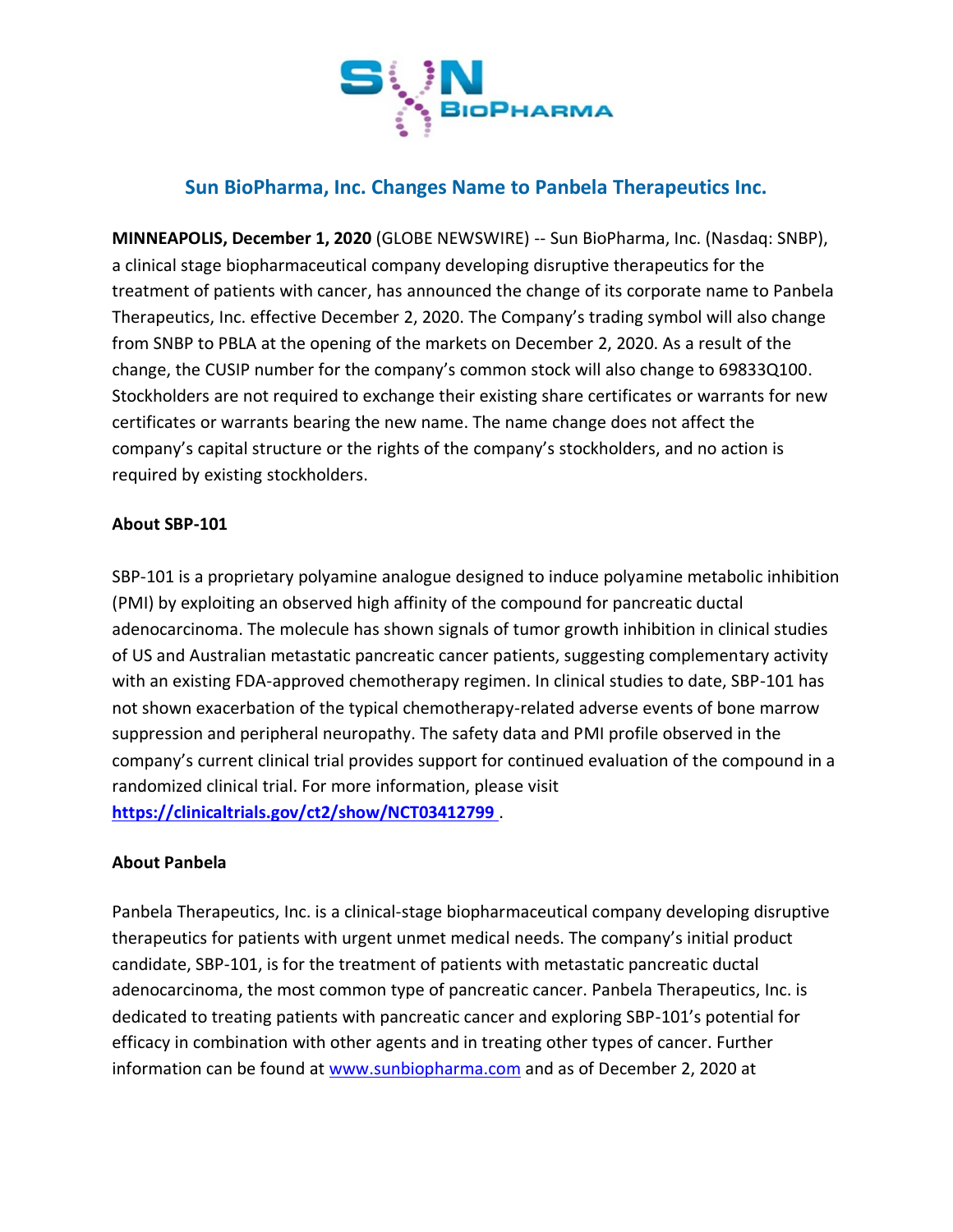[www.panbela.com](http://www.panbela.com/) . Panbela's common stock will remain listed on The Nasdaq Stock Market LLC and has been approved to commence trading under the symbol PBLA on December 2, 2020.

#### **Cautionary Statement Regarding Forward-Looking Statements**

*This press release contains "forward-looking statements," including within the meaning of the Private Securities Litigation Reform Act of 1995. Forward-looking statements can be identified by words such as: "believes," "dedicated," "expects," "intends," "may," "milestone," or "plans." Examples of forward-looking statements include, among others, statements we make regarding, potential effects of FDA Fast Track designation, future determinations of the characteristics of SBP-101 and its effectiveness, uses of proceeds from recent financings. Forward-looking statements are neither historical facts nor assurances of future performance. Instead, they are based only on our current beliefs, expectations, and assumptions regarding the future of our business, future plans and strategies, projections, anticipated events and trends, the economy and other future conditions. Because forward-looking statements relate to the future, they are subject to inherent uncertainties, risks and changes in circumstances that are difficult to predict and many of which are outside of our control. Our actual results and financial condition may differ materially and adversely from the forwardlooking statements. Therefore, you should not rely on any of these forward-looking statements. Important factors that could cause our actual results and financial condition to differ materially from those indicated in the forward-looking statements include, among others, the following: (i) our ability to obtain additional funding to complete Phase 1 clinical trial; (ii) progress and success of our Phase 1 clinical trial; (iii) the impact of the current COVID-19 pandemic on our ability to complete enrollment in our current clinical trial; (iv) our ability to demonstrate the safety and effectiveness of our SBP-101 product candidate (v) our ability to obtain regulatory approvals for our SBP-101 product candidate in the United States, the European Union or other international markets; (vi) the market acceptance and level of future sales of our SBP-101 product candidate; (vii) the cost and delays in product development that may result from changes in regulatory oversight applicable to our SBP-101 product candidate; (viii) the rate of progress in establishing reimbursement arrangements with third-party payors; (ix) the effect of competing technological and market developments; (x) the costs involved in filing and prosecuting patent applications and enforcing or defending patent claims; and (xi) such other factors as discussed in Part I, Item 1A under the caption "Risk Factors" in our most recent Annual Report on Form 10-K, any additional risks presented in our Quarterly Reports on Form 10-Q and our Current Reports on Form 8-K. Any forward-looking statement made by us in this press release is based on information currently available to us and speaks only as of the date on which it is made. We undertake no obligation to publicly update any forward-looking statement or reasons why actual results would differ from those anticipated in any such forward-looking*